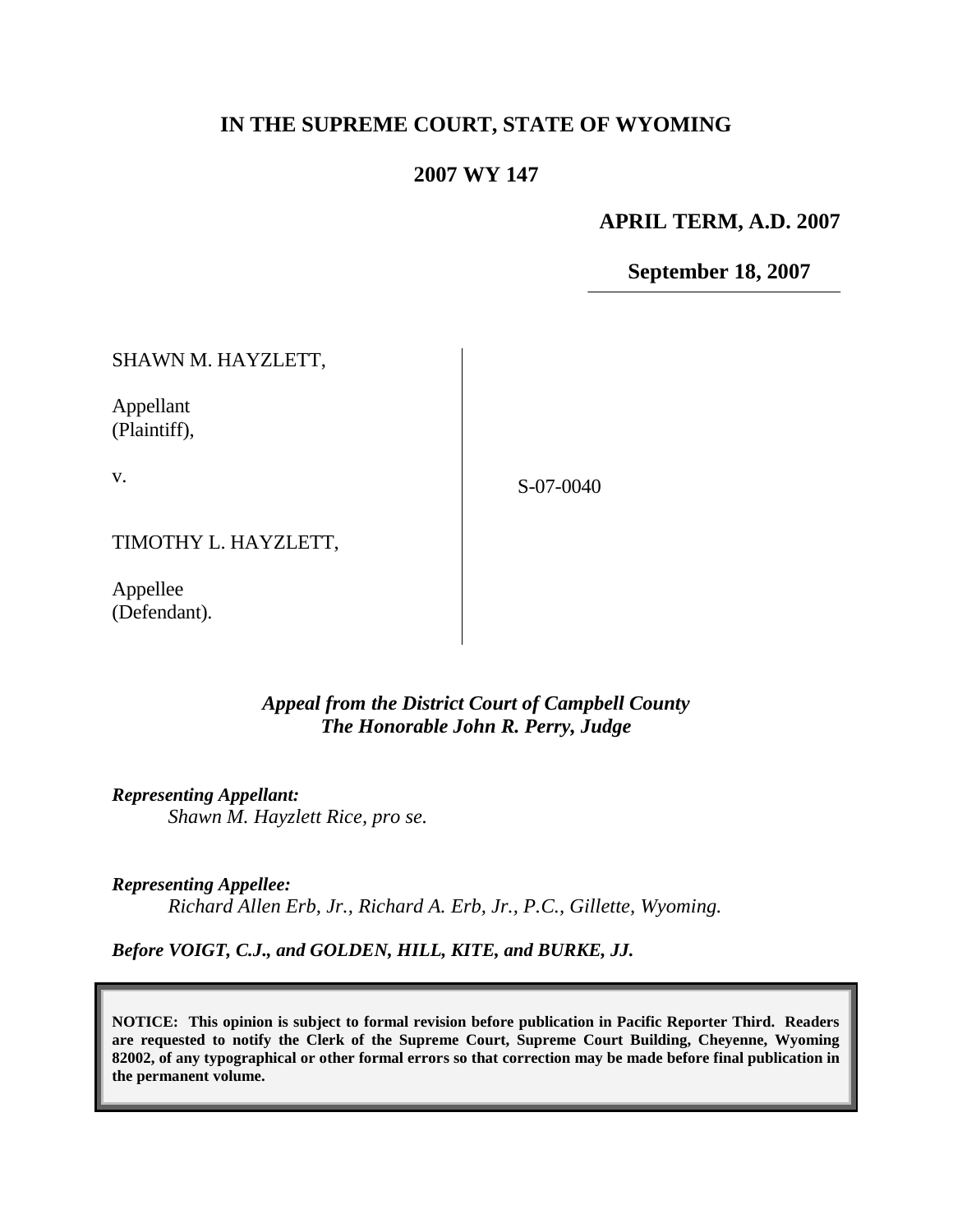**BURKE, Justice.**

[¶1] Appellant, Shawn Hayzlett (Mother), challenges the district court's order modifying custody. We affirm.

#### *ISSUE*

[¶2] Did the district court abuse its discretion when it modified the divorce decree and awarded custody of the minor children to Father?

#### *FACTS*

[¶3] At the outset, we note that the custody hearing relating to the order from which Mother now appeals was not reported. The record was settled pursuant to W.R.A.P. 3.03, though for reasons not explained by the parties, it was settled after they filed their appellate briefs. The settled record summarizes the hearing testimony of the only three witnesses: Mr. Hayzlett (Father), Mother, and Bill Rice.<sup>1</sup>

[¶4] Mother and Father were married in 1994 in Gillette, Wyoming. During the marriage, Father adopted Mother's two children, a son RH, born in 1989, and a daughter SH, born in 1993. The marriage produced two more daughters, AH, born in 1995, and DH, born in 1997. The parties divorced in November 2000. In the divorce decree, the district court awarded primary custody of all four children to Mother, subject to Father's

<sup>&</sup>lt;sup>1</sup> Mr. Rice and Mother began living together in July 2000. They lived together for approximately two years and then married. They separated in July 2005, and the record suggests that they divorced prior to the December 2006 custody hearing.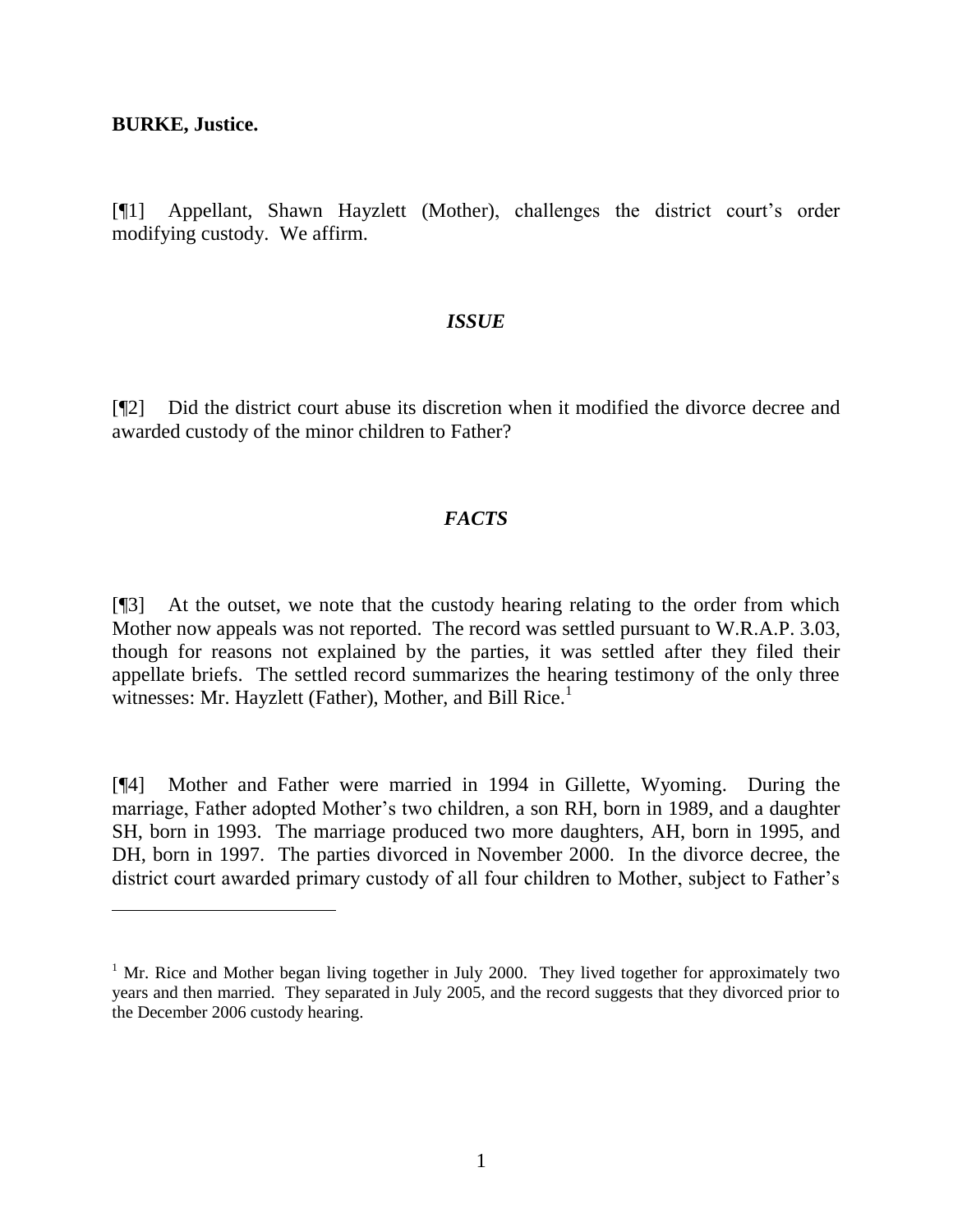visitation rights. At the time of the divorce, Father and Mother still lived in Gillette. Notwithstanding the decree's custody provisions, the parties agreed shortly after the divorce that RH would live with Father and he has resided with Father since that time.

[¶5] Between 2000 and 2005, Mother frequently left the daughters in her sister's care. Approximately three years before the December 2006 hearing, her sister's son sexually abused one of the daughters at the sister's home. Mother continued to leave the daughters in her sister's care, believing there was no longer any danger to them because her nephew no longer resided in the household. There was, however, a second incident of sexual abuse at the sister's home. This time the sister's husband was the offender. This incident occurred in February 2005, and the brother-in-law was prosecuted for his actions. The 2005 abuse incident was the impetus for Mother's July 2005 move to New Mexico, which in turn, precipitated the current custody dispute. The record shows that the two younger daughters moved to New Mexico with Mother, but SH did not move with them. Instead, SH, who was 12 years old at the time, lived with Father through the summer and resumed school in Gillette in the fall.

[¶6] In October 2005, Father filed a petition seeking formal custody of RH and SH. He later amended the petition to include all four children. At trial, which took place in December 2006, Mother offered no objection to Father's petition for custody of RH. Mother did not deny that the two incidents of molestation occurred. Mother described SH as a "normal and relatively mature child." Mother conceded that SH had "expressed on a number of occasions her continuing desire to live with [Father]." It was undisputed that SH was doing well in school in Gillette. Both parents testified that the other parent had interfered with their relationships with the children. For example, Father testified that Mother had discouraged both telephone and personal contact, and blocked Father's efforts to obtain his two younger daughters' school records. Mother, in turn, testified that Father failed to cooperate when Mother tried to get the children back after Father's summer visitation. Mr. Rice's testimony generally supported Father's position. The district court determined that a material change in circumstances had occurred and also found that it was in the best interests of the children to award custody of the children to Father, subject to Mother's visitation rights. An Order Modifying Decree of Divorce was entered on January 23, 2007. Mother filed this timely appeal.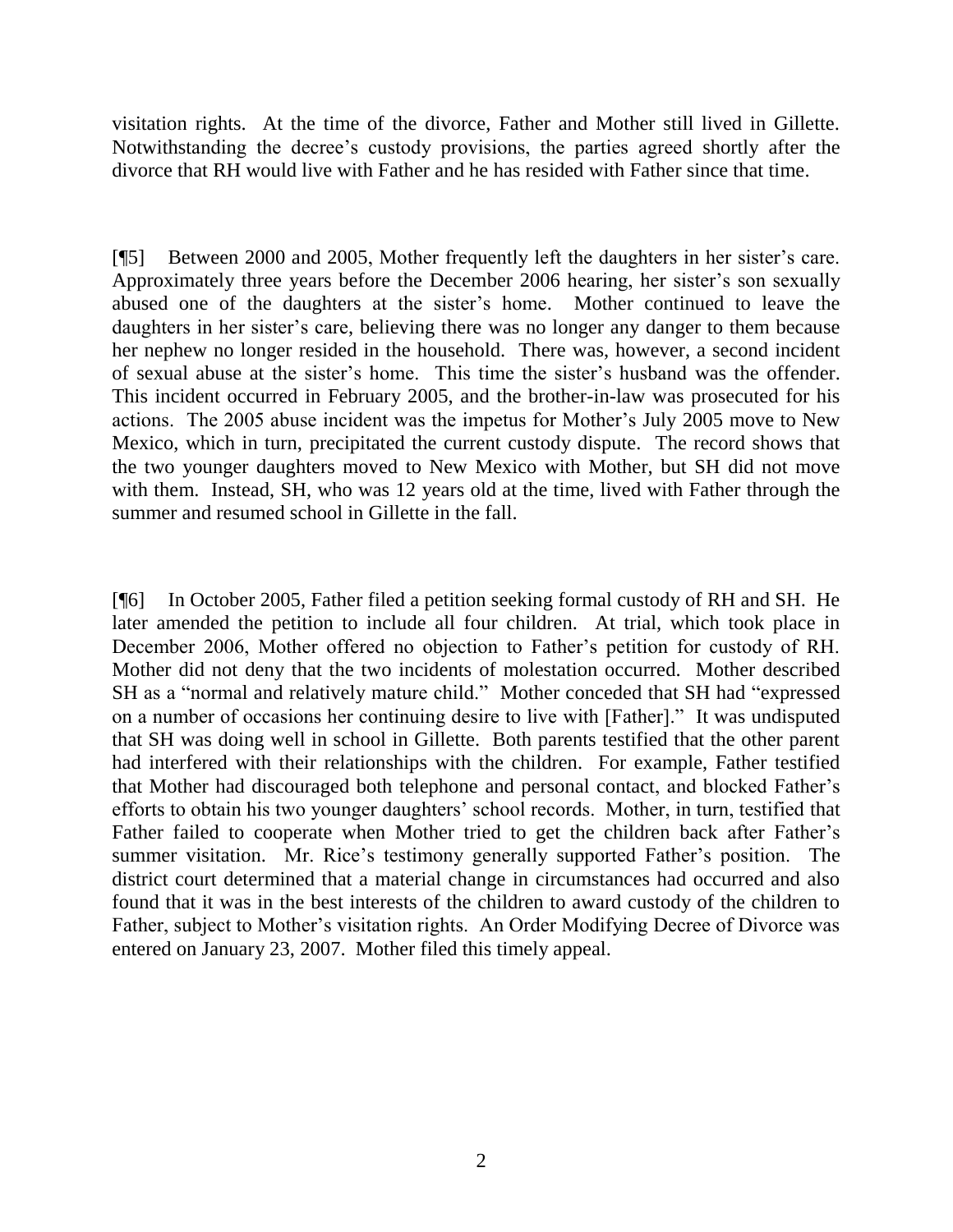#### *STANDARD OF REVIEW*

[¶7] We review a trial court's custody decisions for abuse of discretion. *Fergusson v. Fergusson*, 2002 WY 66, ¶ 9, 45 P.3d 641, 644 (Wyo. 2002). We have said that "[j]udicial discretion is a composite of many things, among which are conclusions drawn from objective criteria; it means a sound judgment exercised with regard to what is right under the circumstances and without doing so arbitrarily or capriciously." *Ekberg v. Sharp*, 2003 WY 123, ¶ 9, 76 P.3d 1250, 1253 (Wyo. 2003). If the record includes sufficient evidence to support the district court's exercise of discretion, we uphold its decision. *In re KJD*, 2002 WY 26, ¶ 21, 41 P.3d 522, 527 (Wyo. 2002).

#### *DISCUSSION*

[¶8] Mother insists that the district court's decision to award custody of the three daughters to Father was contrary to the evidence, though she does not take issue with RH's placement with Father. In particular, she claims that the facts considered in light of Wyo. Stat. Ann. § 20-2-201 support an award of custody to her, not to Father. In essence, she is asking us to reweigh the evidence considered by the trial court. This Court, however, does not reweigh evidence. *Hall v. Hall*, 2005 WY 166, ¶ 15, 125 P.3d 284, 289 (Wyo. 2005). Instead, we view the facts in the light most favorable to the prevailing party. *Boyle v. Boyle*, 2006 WY 124, ¶ 10, 143 P.3d 368, 371 (Wyo. 2006).

[¶9] Pursuant to Wyo. Stat. Ann. § 20-2-204(c), modification of child custody is a twostep process. *In re TLJ*, 2006 WY 28, ¶ 8, 129 P.3d 874, 876 (Wyo. 2006). The first step involves a showing of "a material change in circumstances since the entry of the order in question." Wyo. Stat. Ann. § 20-2-204(c) (LexisNexis 2007); *TLJ*, ¶ 8, 129 P.3d at 876. The second step requires the court to determine whether a modification will be in the best interests of the children. *Id.*; Wyo. Stat. Ann. § 20-2-204(c). The district court must consider the following non-exclusive list of factors, detailed in Wyo. Stat. Ann. § 20-2- 201(a) (LexisNexis 2007):

- (i) The quality of the relationship each child has with each parent;
- (ii) The ability of each parent to provide adequate care for each child throughout each period of responsibility, including arranging for each child's care by others as needed;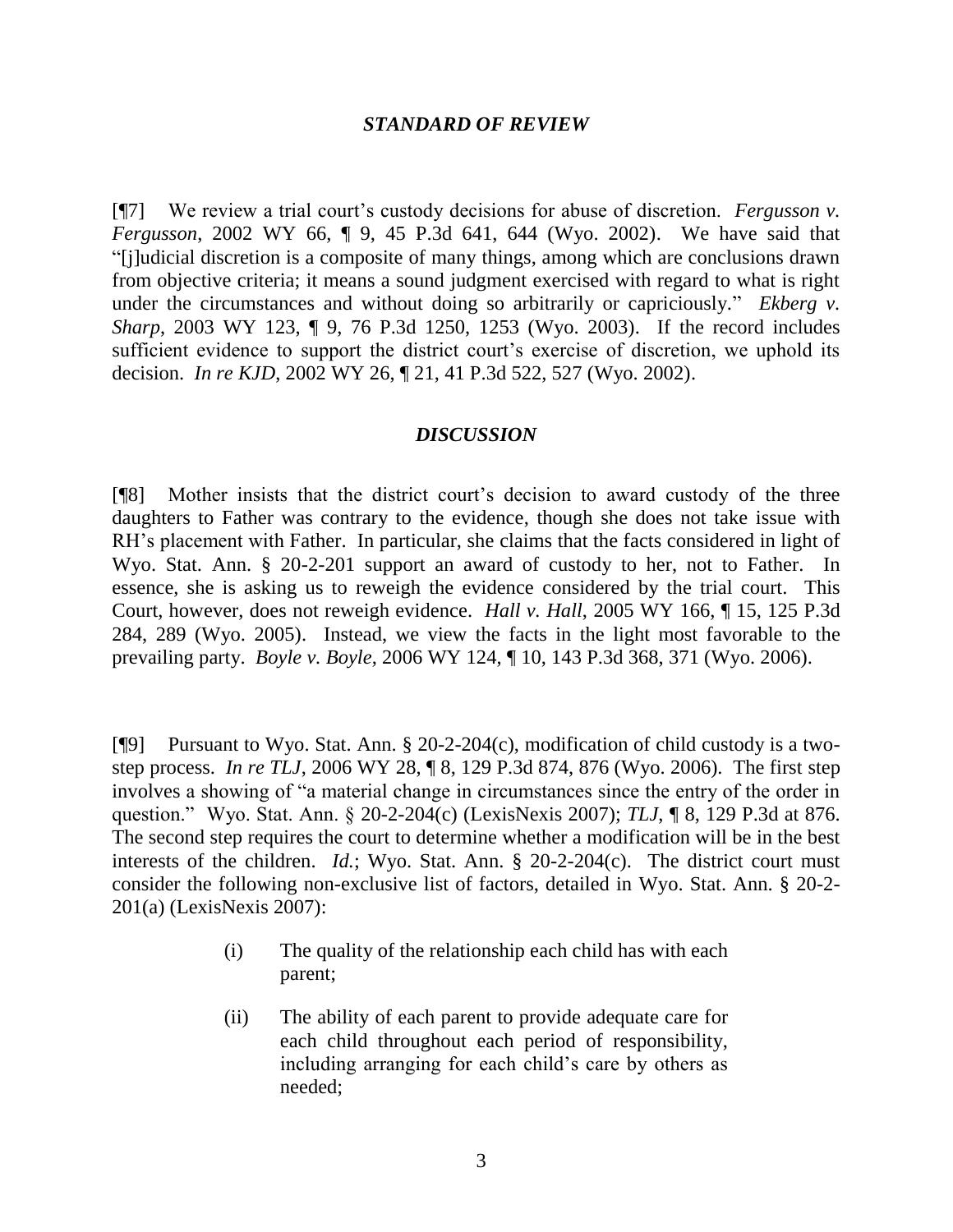- (iii) The relative competency and fitness of each parent;
- (iv) Each parent's willingness to accept all responsibilities of parenting, including a willingness to accept care for each child at specified times and to relinquish care to the other parent at specified times;
- (v) How the parents and each child can best maintain and strengthen a relationship with each other;
- (vi) How the parents and each child interact and communicate with each other and how such interaction and communication may be improved;
- (vii) The ability and willingness of each parent to allow the other to provide care without intrusion, respect the other parent's rights and responsibilities, including the right to privacy;
- (viii) Geographic distance between the parents' residences;
- (ix) The current physical and mental ability of each parent to care for each child;
- (x) Any other factors the court deems necessary and relevant.

Additionally, the court must consider evidence of spousal or child abuse. Wyo. Stat. Ann. § 20-2-201(c). Under the tenth factor, we have allowed district courts to consider a broad range of circumstances depending on the particular facts of each case. Among these, we have expressed a preference "toward preservation of sibling relationships." *Aragon v. Aragon*, 2005 WY 5, ¶ 26, 104 P.3d 756, 764 (Wyo. 2005).

[¶10] No single factor is determinative. "Depending on the case, different factors will present a greater need for emphasis. . . . The one constant . . . is that the resolution must be in the best interests of the children in that particular family." *Pahl v. Pahl*, 2004 WY 40, ¶ 10, 87 P.3d 1250, 1254 (Wyo. 2004). Furthermore, failure to explicitly comment on a statutory factor in the district court's opinion letter or order does not necessarily indicate that the court failed to consider that factor. *See Groenstein v. Groenstein*, 2005 WY 6, ¶ 16, 104 P.3d 765, 770 (Wyo. 2005).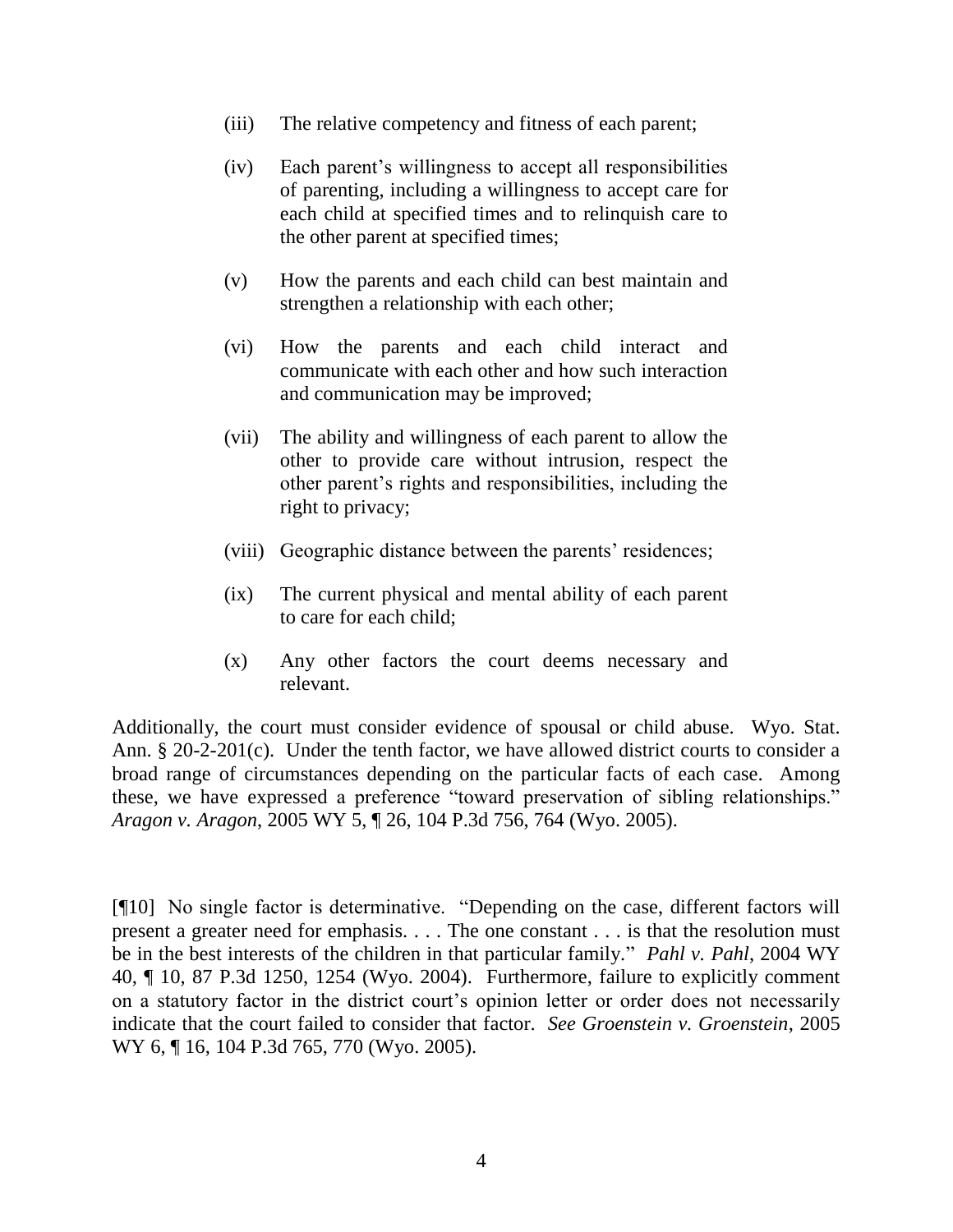[¶11] Bringing these principles to bear on the current case, there is no serious question that circumstances had changed from the time of the original divorce decree, and Mother does not appear to dispute that there was a material change in circumstances. At the time of the original decree, Mother was awarded custody of all four children. RH moved in with Father shortly thereafter. Two incidents of sexual molestation, involving the children, were committed by Mother's relatives while the children were in Mother's custody. When Mother moved to New Mexico in 2005, SH remained in Gillette. SH had resided with Father for over a year at the time of trial. As a result of Mother's move to New Mexico, the two younger daughters were separated from SH. These facts support the district court's determination that there was a material change in circumstances.

[¶12] The same facts that support a material change in circumstances are also factors supporting the district court's conclusions that the children's best interests are served by being in Father's custody. Additionally, the evidence indicated that Father is in a "very stable" marriage and lives in a four-bedroom home in a nice neighborhood in Gillette. He has a good job and his workplace is only a few miles from home. The district court noted that SH had improved her school performance since moving in with Father and was well-integrated socially in the school. The court also noted SH's clear preference toward being in her Father's custody and recognized that if SH were required to go to New Mexico with Mother, she would have to be socially integrated into a new school. Finally, the district court found that it would not be in the younger two children's best interests to be separated from the older two. In doing so, it properly weighed our preference "toward preservation of sibling relationships." *Aragon*, ¶ 26, 104 P.3d at 764.

[¶13] Of course, the record also contains evidence favorable to Mother. For example, she testified to living in a comfortable home in rural New Mexico, where she has a job and family support from her mother and aunt. Certainly reasonable minds could reach different conclusions about which parent's custody would be in the best interests of the children, but that is true in most divorce cases.

> Seldom if ever does a divorce court have a choice between a parent who is all good on one side and a parent who is all bad on the other side. The matter of awarding custody is a comparative proposition wherein the court exercises its best judgment and discretion and awards custody to one parent or to the other, according to what the court thinks is for the best interest and welfare of the children.